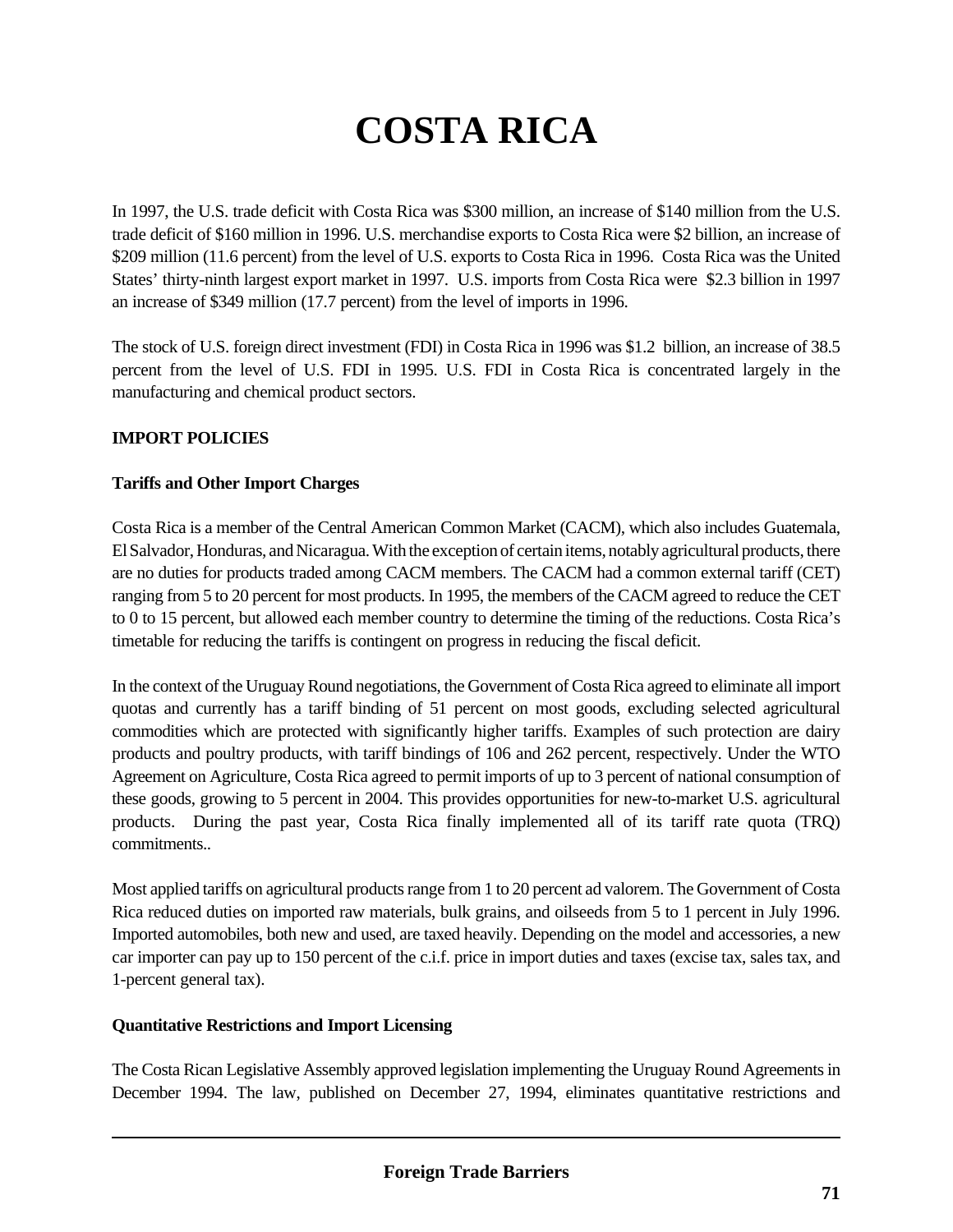# **Costa Rica**

requirements for import licenses and permits, including for the following: pork and related by-products, poultry, seeds, rice, wheat, corn (white and yellow), beans, sugar, sugar cane, and related products, dairy products, and coffee. The import permits in many cases have been replaced by tariffs as a result of the Uruguay Round negotiations.

## **Customs Procedures**

Costa Rican customs procedures have long been complex and bureaucratic. However, the 1995 passage of a new general customs law formalized reforms aimed at streamlining customs procedures. Much of the necessary processing is now accomplished electronically and "one-stop import and export windows" have significantly reduced the time required for customs processing.

# **STANDARDS, TESTING, LABELING, AND CERTIFICATION**

Costa Rican law requires exclusive use of the metric system, but in practice Costa Rican officials do not challenge U.S. and European commercial and product standards. However, a "system of standards" is not uniformly implemented in Costa Rica due to a lack of adequate laboratory equipment and funds.

There are no general requirements in Costa Rica for marking the origin of goods or for labeling of general merchandise. However, special labeling requirements apply to shipments of food products, pharmaceuticals, fertilizers, pesticides, hormones, veterinary preparations, vaccines, poisonous substances, and mouthwashes. Costa Rican food-labeling law requires that all imported food products contain labeling in Spanish with the following specifications: product name, list of ingredients in quantitative order, nutritional information, name and address of importer, expiration or best-if-used-by dates, and weight.

# **GOVERNMENT PROCUREMENT**

Costa Rica's government procurement system is based on the 1995 reforms to the Costa Rican Financial Administration Law (Law No. 7494), which came into effect in May 1996. Government entities or ministries with a regular annual budget of more than \$200 million are permitted to issue public tenders subject to publication in the official newspaper *(La Gaceta*) for purchases over \$2.3 million. Entities may make purchases between \$130,000 and \$2.3 million through tenders circulated among a registered suppliers list. Purchases under \$130,000 may be made from a list of pre-selected bidders.

# **EXPORT SUBSIDIES**

The Export Promotion Law (Law No. 5162 of December 22, 1972), which provides for incentives such as tax credit certificates for up to 15 percent of the value of exports, is being phased out. The benefits are only granted to existing companies and are due to end within two years. Export contracts granting 12-year tax holidays (Law No. 6955 of March 2, 1984) and consolidating the rebate system for in-bond trade will be phased out by 1999.

# **LACK OF INTELLECTUAL PROPERTY PROTECTION**

Costa Rica is a signatory of all major international agreements and conventions on trademarks, copyrights, and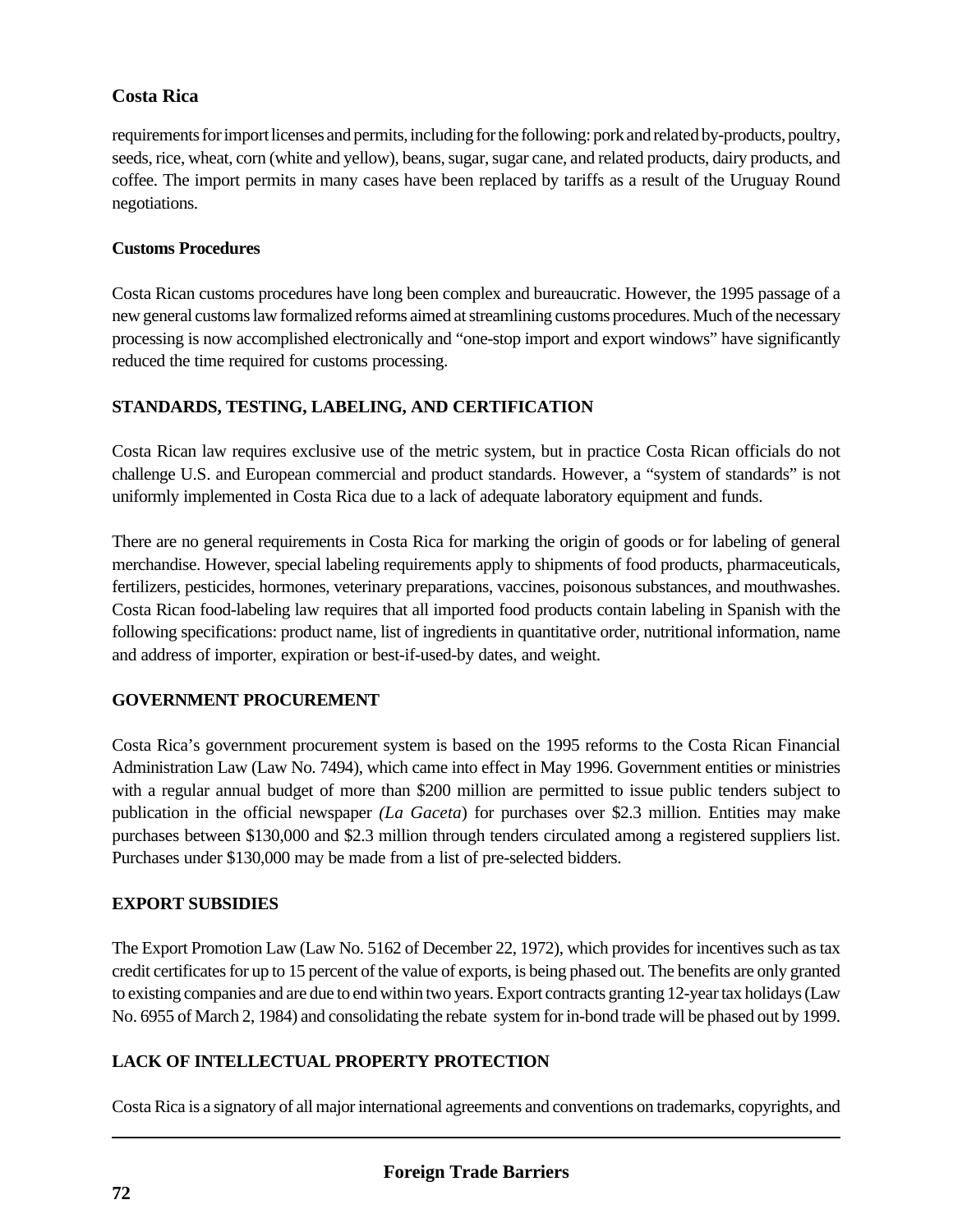patent protection. Costa Rica became a member of the World Intellectual Property Organization (WIPO) in 1980.

#### **Copyrights**

Costa Rican copyright law is generally adequate, but not uniformly enforced. The copyright regime was revised in 1994 to provide specific protection for computer software. While piracy of satellite transmissions by the domestic cable television industry has been curtailed, some apartment buildings and large Costa Rican hotels continue to engage in satellite signal piracy. Piracy of video recording and computer software is also widespread, although some progress has been made in reducing such practices. Video piracy has been reduced of the last few years from virtually 100 percent to a lesser level.

#### **Patents**

In 1995, the Legislative Assembly ratified the Paris Convention for the Protection of Industrial Property. However, Costa Rican patent law is deficient in several key areas. Patents are granted for a non-extendable 12-year term from the date of the grant. In the case of products deemed to be in the "public interest," such as pharmaceuticals, chemicals and agricultural chemicals, fertilizers, and beverage/food products, the term of protection is only one year from the date of grant. The current patent regime also has broad compulsory licensing provisions and requires local manufacture. A new patent law is being drafted to bring Costa Rica in line with its obligations under the Agreement on Trade-Related Aspects of Intellectual Property Rights (TRIPS), including restricting compulsory licensing provisions and extending full patent protection term for inventions designated as being "in the public interest." The bill awaits legislative action.

#### **Trademarks**

Counterfeiting of well-known marks is widespread. Legal recourse against these practices in Costa Rica is available, but may require protracted and costly litigation. In 1994, Costa Rica signed the Central American Convention for the Protection of Trademarks.

#### **SERVICES BARRIERS**

Article 46 of the Costa Rican constitution prohibits monopolies, except for public sector monopolies which the constitution establishes. It also prohibits acts deemed to restrict or endanger the freedom of trade, agriculture or industry. The monopolies created by the constitution cover insurance, telecommunications, large electrical generation plants, energy distribution, petroleum exploration, refining, distribution and marketing to the retail level, production of alcoholic beverages, and railroad transportation. In addition, restrictions on the participation of foreign companies exist in private sector activities, such as customs handling, medical services, and other professions requiring Costa Rican registration and long-term residency.

Financial reform legislation enacted in 1995 eliminated the state-owned banks' monopoly on checking accounts and savings deposits under 30 days' duration and allowed private commercial banks to access the Central Bank's discount window beginning in September 1996. To qualify for the benefits of the law, however, private commercial banks are required to lend between 10 and 17 percent of their short-term assets to state-owned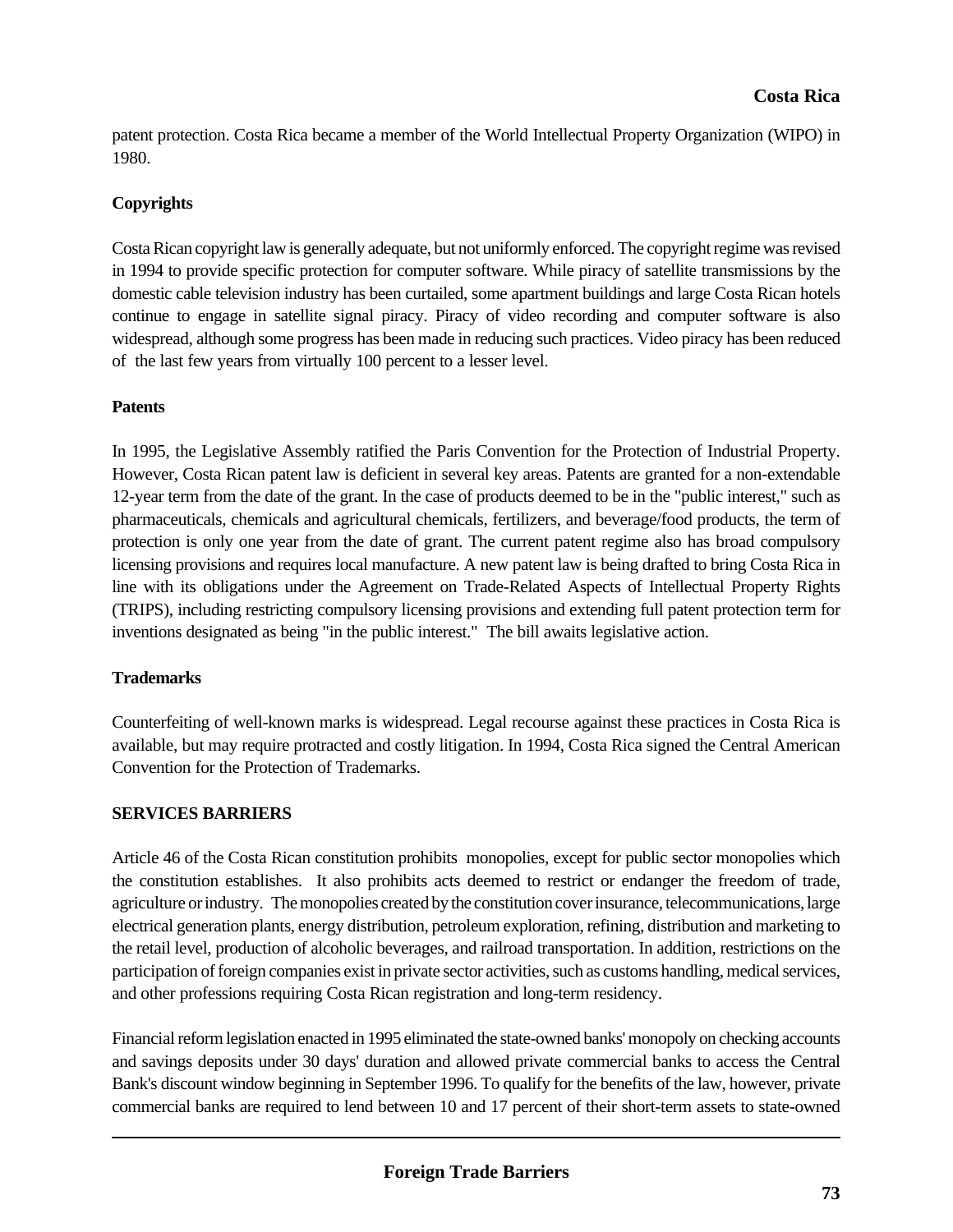## **Costa Rica**

commercial banks and/or to open branches in rural areas of the country. This requirement is being appealed in the courts.

Foreign individuals wishing to participate in some sectors may be discouraged by regulations governing the practice of a profession. For example, medical practitioners, lawyers, certified public accountants, engineers, architects, teachers, and other professionals must be members of an officially recognized guild ("colegios") which sets residency, examination, and apprenticeship requirements.

The Costa Rican constitution grants a monopoly over the insurance sector for the National Insurance Institute (INS). The INS also provides fire department services and owns and manages medical/rehabilitation clinics. In the absence of an insurance monopoly, foreign companies would have the potential to capture as much as 60 percent of the market, given the financial strength, range of product offerings, and global competitiveness of the industry. Industry observers estimate that U.S. participation would account for 50 to 60 percent of the international component of the Costa Rican insurance market, or up to 36 percent of the total.

## **INVESTMENT BARRIERS**

An expropriation law (Law No. 7495) was enacted in 1995, replacing prior legislation which allowed private property to be taken by any state institution without prior compensation. The law stipulates that expropriations are to occur only after full advance payment is made. The law applies to Costa Ricans and foreigners alike.

Despite improvements in the legal framework, many expropriations, as well as land invasions by squatters, remain unaddressed. One land invasion resulted in the death of a U.S. citizen in late 1997. As a result, the U.S. Government has placed increased pressure on the Costa Rican Government to provide prompt, adequate, and effective compensation to improve security to protect property owners.

Costa Rica affords national treatment for foreign investors who incorporate or otherwise establish their business locally, and there are no restrictions on the repatriation of investment or profits. However, private investment, both domestic and foreign, is restricted in the areas of energy, telecommunications, insurance, alcoholic beverages, railroad transportation, and petroleum (except for retailing) The U.S. Government and Costa Rica have attempted to negotiate a bilateral investment treaty, but there has been little movement in the negotiations in the past year.

While impossible to quantify with precision, existing barriers to investment in protected sectors probably have an impact on U.S. exports. While protected sectors of the Costa Rican market are favorably disposed toward purchasing supplies and equipment from the U.S., those sectors generally lack access to competitively priced capital and are limited in their ability to purchase inputs from any source -- including from the U.S.

U.S. market share in supplying equipment to the telecommunications and electrical energy sectors as a whole has traditionally run between 30 and 45 percent. However, the parastatal institution that runs the telecommunications and energy utilities traditionally purchases well over half of its equipment from U.S. sources.